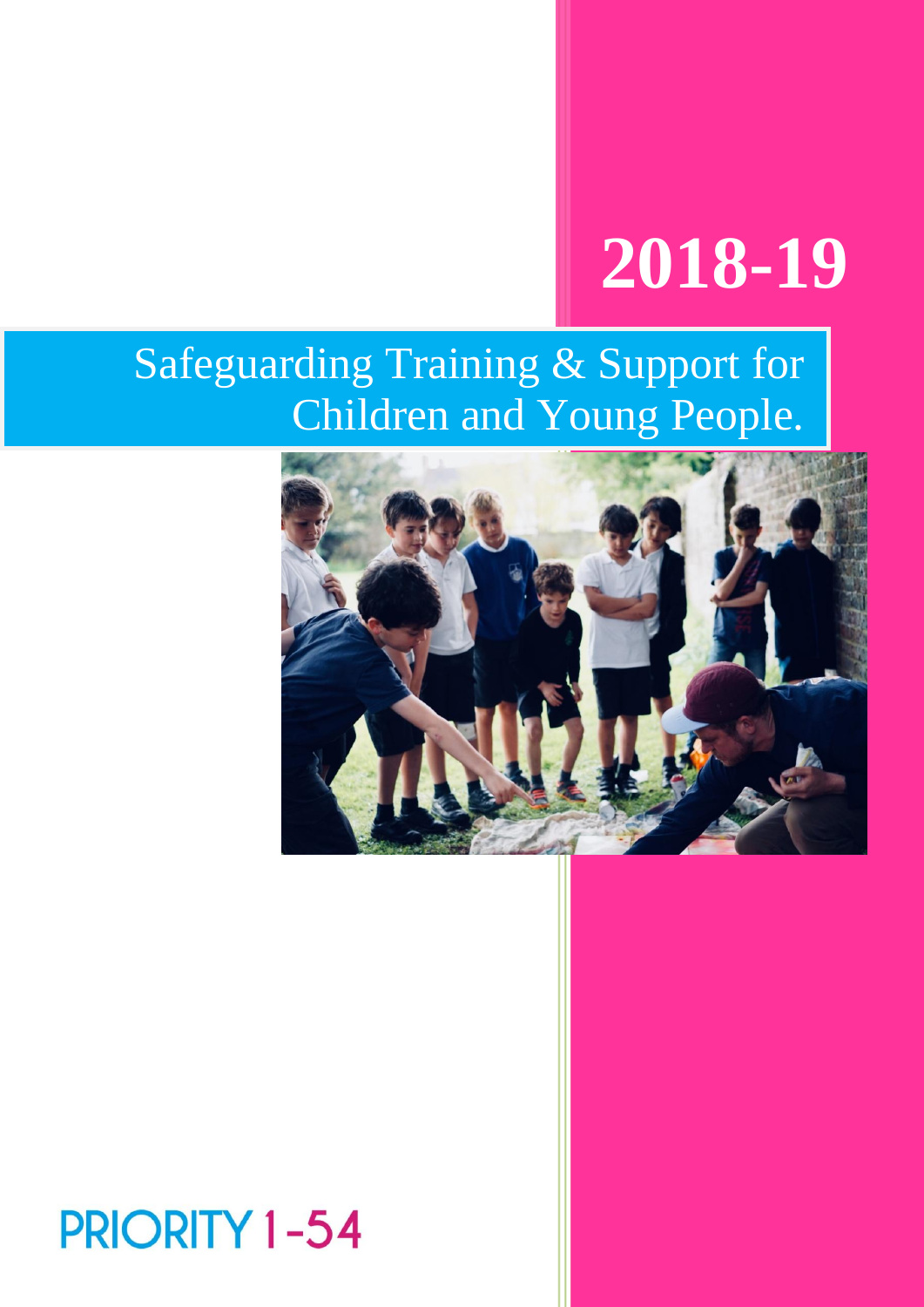### **Contents**

 $\begin{array}{c} \hline \end{array}$ 

| Page 3  | <b>Previous and Current Partners</b>                   |
|---------|--------------------------------------------------------|
| Page 4  | <b>Testimonials</b>                                    |
| Page 6  | Welcome                                                |
| Page 8  | Safeguarding Approach to Bullying Behaviour            |
| Page 8  | Anti-Bullying Week: Choose Respect Over Bullying       |
| Page 9  | Safeguarding Children and Young People Online          |
| Page 9  | Parenting in a Digital World                           |
| Page 10 | <b>Digital Safeguarding for School Governors</b>       |
| Page 10 | Safer Internet Day 2019                                |
| Page 11 | <b>Managing Your Online Reputation</b>                 |
| Page 11 | Glad 2B Me: Promoting Girls' Positive Friendships      |
| Page 12 | Maps to Manhood                                        |
| Page 12 | Think: Protect: Connect: Prevent Training              |
| Page 13 | Youth Participation and Learner Engagement             |
| Page 13 | <b>Smooth Transition to Secondary School</b>           |
| Page 14 | <b>Creating Positive Lunchtimes: MDSA Training</b>     |
| Page 14 | <b>Restorative Peer Mediation: Training for Pupils</b> |
| Page 15 | The Art of Change: Creative Consultation               |
| Page 15 | <b>Arts Award Offer</b>                                |
| Page 16 | Support for Children and Young People                  |
| Page 17 | <b>Workshops for Parents/Carers</b>                    |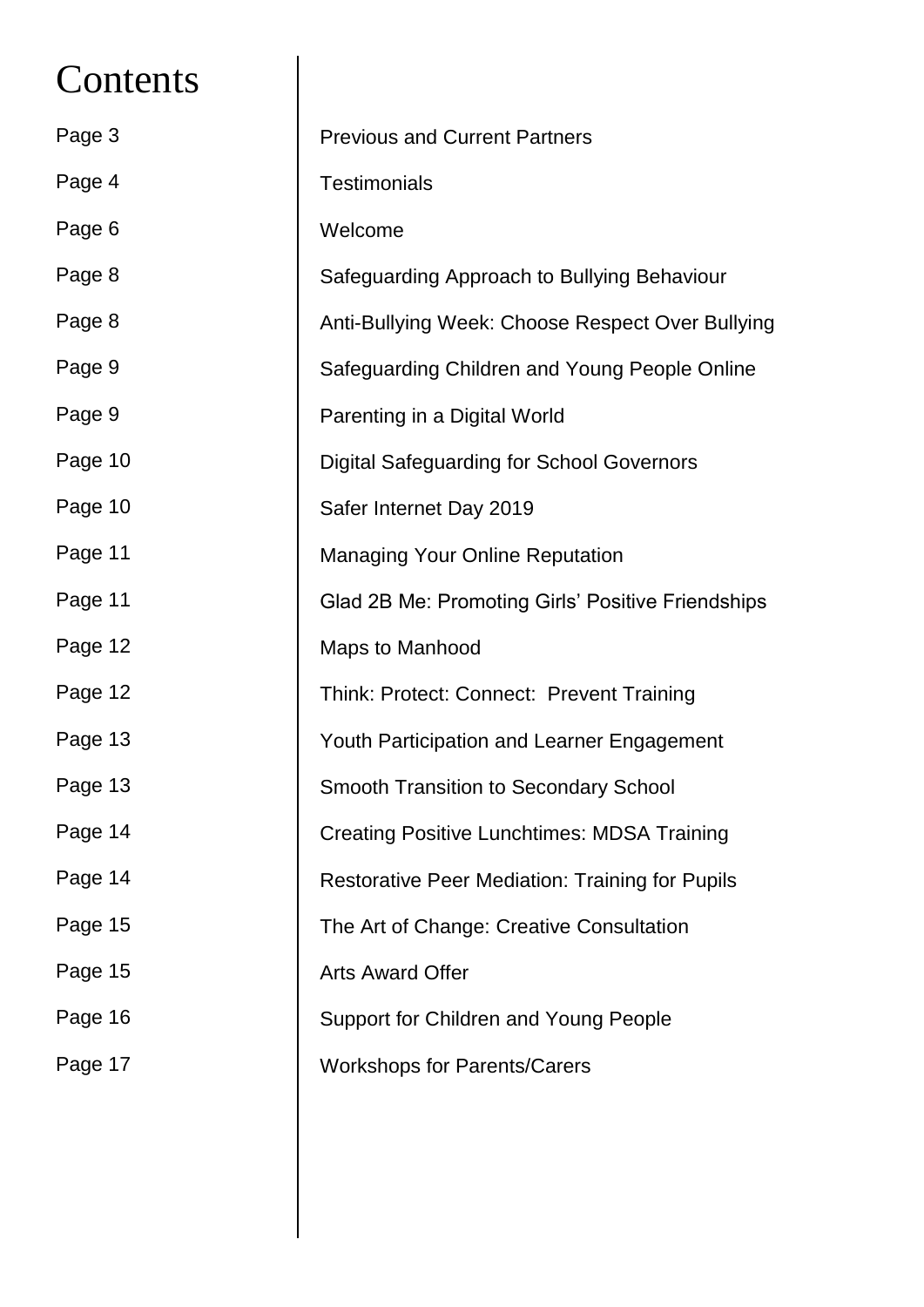Previous and current partners

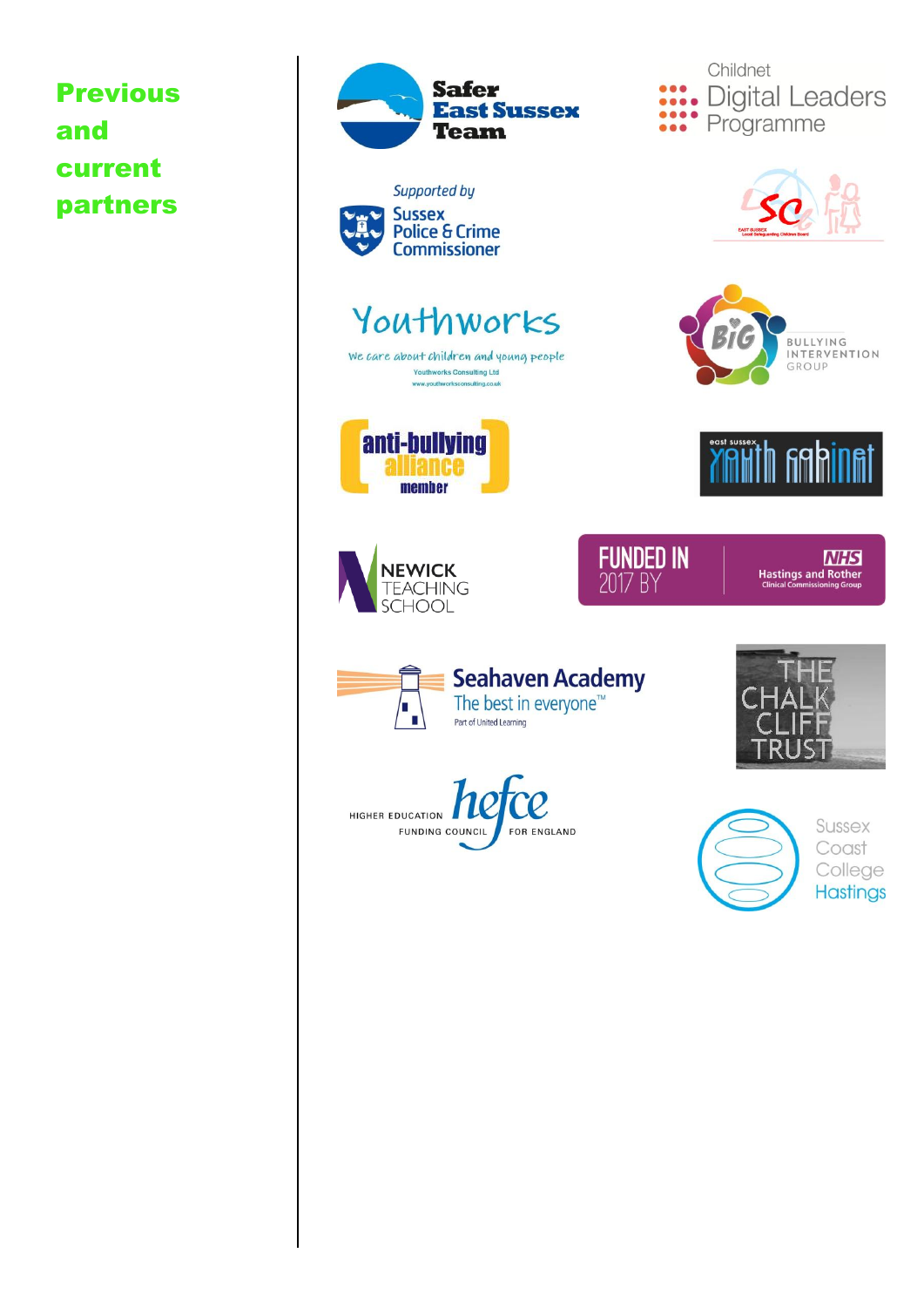| <b>Testimonials</b>                 | 'The work that Priority 1-54 has been doing in Bexhill Academy<br>has really helped develop our equalities work, challenging the<br>stereotypical male role model. They have developed a programme<br>for us that uses the experiences of both male and female students<br>that is relevant and engaging and will now allow us to roll this out<br>through the forthcoming year' Head of Inclusion, Bexhill Academy |
|-------------------------------------|---------------------------------------------------------------------------------------------------------------------------------------------------------------------------------------------------------------------------------------------------------------------------------------------------------------------------------------------------------------------------------------------------------------------|
| <b>Training</b>                     | 'The training was very relevant and helped fill in the gaps in our<br>whole school approach' [Prevent training - Head teacher]                                                                                                                                                                                                                                                                                      |
|                                     | 'A great, interactive and thought-provoking session with an<br>opportunity to trial some of the resources' [Transition Training -<br><b>Assistant Head]</b>                                                                                                                                                                                                                                                         |
|                                     | 'Really useful training and great to have all the resources' [Online<br>Safety - Deputy Head]                                                                                                                                                                                                                                                                                                                       |
|                                     | 'A great morning, everyone was welcoming and found lots of new<br>and relevant ideas to introduce back at school' [Girls' Friendships<br>Training - HLTA]                                                                                                                                                                                                                                                           |
|                                     | 'It was engaging with high-quality resources that were very user<br>friendly and ready to use back at school' [Anti-Bullying - Training<br>Headteacher]                                                                                                                                                                                                                                                             |
|                                     | 'Really valuable training which is going to help improve our<br>response to friendship problems and bullying' [Anti-Bullying<br>Training - Deputy Head]                                                                                                                                                                                                                                                             |
|                                     | 'The training was informal and informative with lots of first hand<br>examples to make the learning relevant and interesting' [Anti-<br>Bullying Training - school nurse]                                                                                                                                                                                                                                           |
| <b>Working with</b><br>children and | 'Today I learnt that it's not always a good idea to bottle things up'<br>[Year 6 student]                                                                                                                                                                                                                                                                                                                           |
| young people                        | 'I need to think more about how my friends are feeling' [Year 9]<br>student]                                                                                                                                                                                                                                                                                                                                        |
|                                     | 'The workshop is funny but still serious at the same time' [Year 9<br>student]                                                                                                                                                                                                                                                                                                                                      |
|                                     | 'i've learnt that you don't have to be tough to be a man, but no one<br>wants to be seen to be weak' [Year 13 student]                                                                                                                                                                                                                                                                                              |
|                                     | I learnt to be more open minded, not to pick sides and not to<br>judge people'                                                                                                                                                                                                                                                                                                                                      |
|                                     | 'The workshop has helped me to learn new skills and I feel more<br>confident talking to other people'                                                                                                                                                                                                                                                                                                               |
|                                     | 'I learnt that you need to look at both sides of the situation to<br>figure out how to fix it'                                                                                                                                                                                                                                                                                                                      |
|                                     |                                                                                                                                                                                                                                                                                                                                                                                                                     |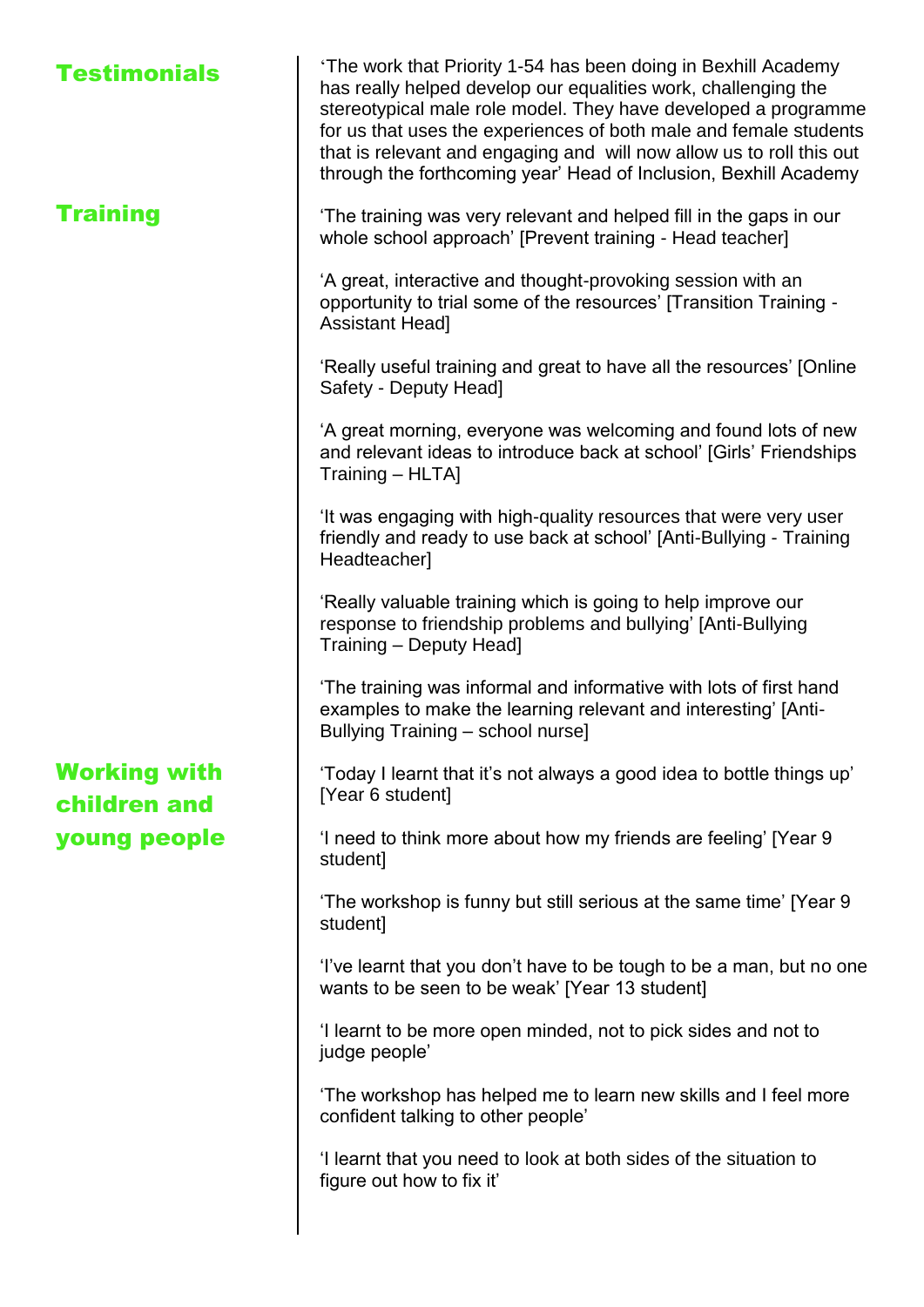'I learnt how important empathy is when dealing with problems between people'

'I enjoyed the way that everyone was open and honest and got involved'

'It was very insightful for what we do at school'

'The presenter was excellent. The whole morning was brilliantly run and very informative'

'I felt it was invaluable and that every parent of girls should be offered the opportunity to attend the workshop'

'John was really engaging and enthusiastic, and although it sounds funny given the subject, it was actually an enjoyable 2 hours!'

'I would love to attend another workshop like this and have my daughter attend with me'

Gave me the feeling that I can have a positive approach to speaking with my children about online issues'

'Changed my view of what is important i.e. embrace online responsibility rather than just saying no to everything'

#### Supporting parents/carers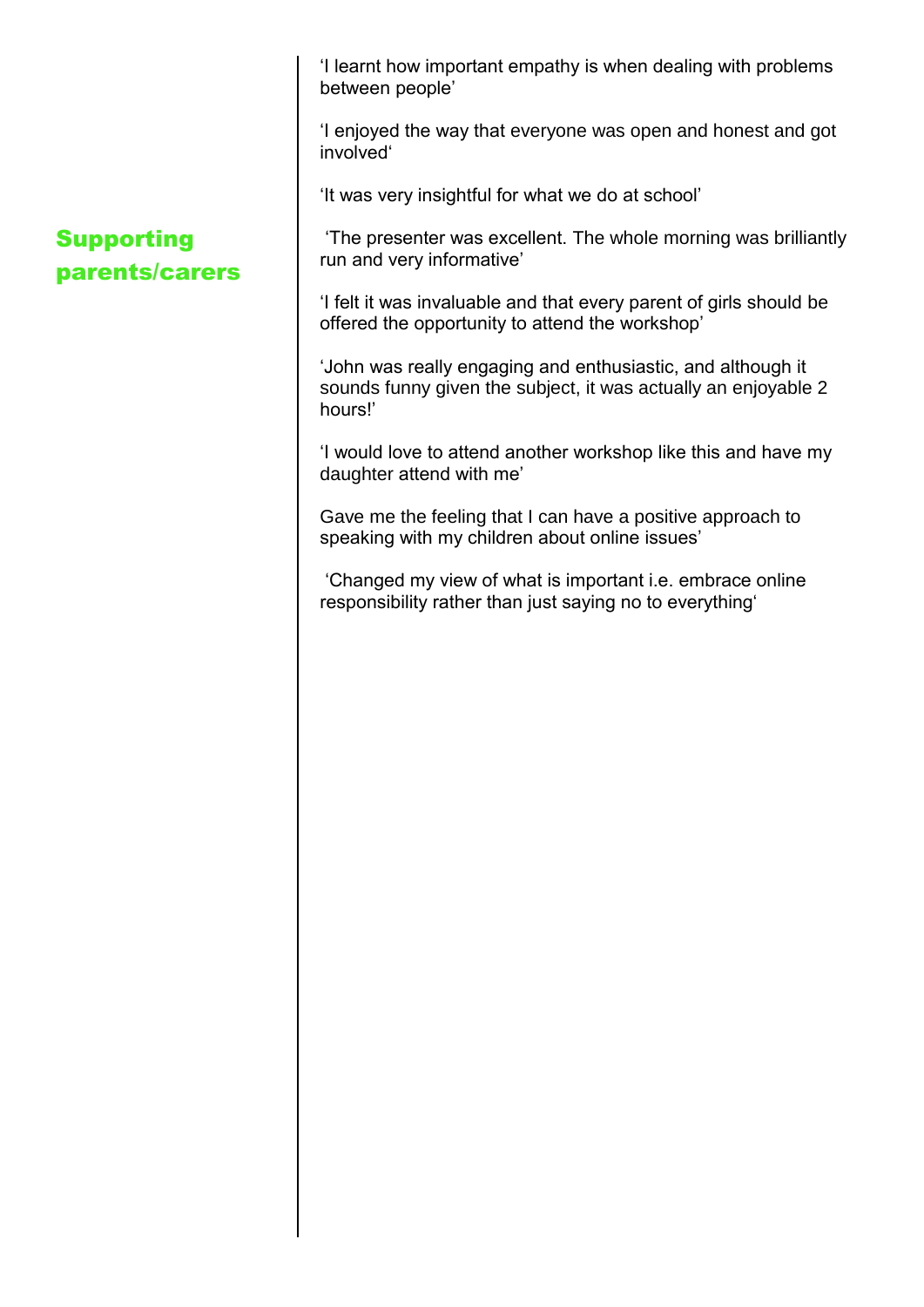| Welcome                       | Welcome to Priority 1-54's essential training brochure, updated for<br>2018-19. With over 20 years of experience of delivering high-<br>quality training across a wide range of safeguarding areas, our<br>interactive training will appeal to all learning styles and motivate<br>you to move forwards and make positive changes within your<br>setting.                                                                                                  |
|-------------------------------|------------------------------------------------------------------------------------------------------------------------------------------------------------------------------------------------------------------------------------------------------------------------------------------------------------------------------------------------------------------------------------------------------------------------------------------------------------|
| <b>Revised for</b><br>2018-19 | Our training has been revised and updated to take account of<br>changes to children's safeguarding procedures; commissioning of<br>new training programmes; recent research; and evidence-based<br>learning from projects undertaken by Priority 1-54 during 2017-18.                                                                                                                                                                                      |
| <b>Who we are?</b>            | <b>Tom Goulden</b> is a qualified Youth Worker and specialist Youth<br>Arts Worker with over 15 years' experience supporting vulnerable<br>children and young people in schools and youth settings.                                                                                                                                                                                                                                                        |
|                               | With a degree in Fine Art, he uses inclusive and creative arts<br>based approaches to engage children and young to promote<br>learning and understanding. He is highly skilled at providing<br>intensive individualised interventions, specialist targeted support<br>and workshops in schools and youth settings.                                                                                                                                         |
|                               | <b>John Khan</b> has over 23 years' researching and supporting the<br>needs of at-risk and vulnerable children and young people and<br>has developed and delivered numerous national safeguarding<br>training programs to 100's of teachers and support staff. John has<br>a deep knowledge and experience in teaching and guiding<br>schools and youth settings in the successful implementation of<br>resilience, online safety and transition programs. |
|                               | He is available for specialist targeted work to support and<br>enhance the wellbeing and resilience of children and young<br>people, classroom-based workshops and parent talks.                                                                                                                                                                                                                                                                           |
| <b>Why choose us?</b>         | Our training is delivered through a mix of presentations, interactive<br>discussions and instantly useable resources to enable<br>practitioners to embed learning immediately. Our training is<br>underpinned by evidence-based practice drawn from our youth-led<br>projects and research.                                                                                                                                                                |
|                               | All our training courses are open to schools and colleges,<br>children's workforce, the independent sector, adult services and<br>voluntary organisations. We keep our training and our language<br>friendly and engaging, whilst recognising the need to provide<br>excellent value for money.                                                                                                                                                            |
| <b>Bespoke training</b>       | Our training can be delivered at a time and location of your choice<br>and tailored to the specific needs of your school/organisation. As<br>the training takes place at your own venue, there is no staff travel,<br>no time away from the workplace and no expenses often<br>associated with public training courses.                                                                                                                                    |
| <b>Charging policy</b>        | The cost of twilight or Governor training is £175. For a half-day or<br>full-day bespoke training, the costs are £300 and £425                                                                                                                                                                                                                                                                                                                             |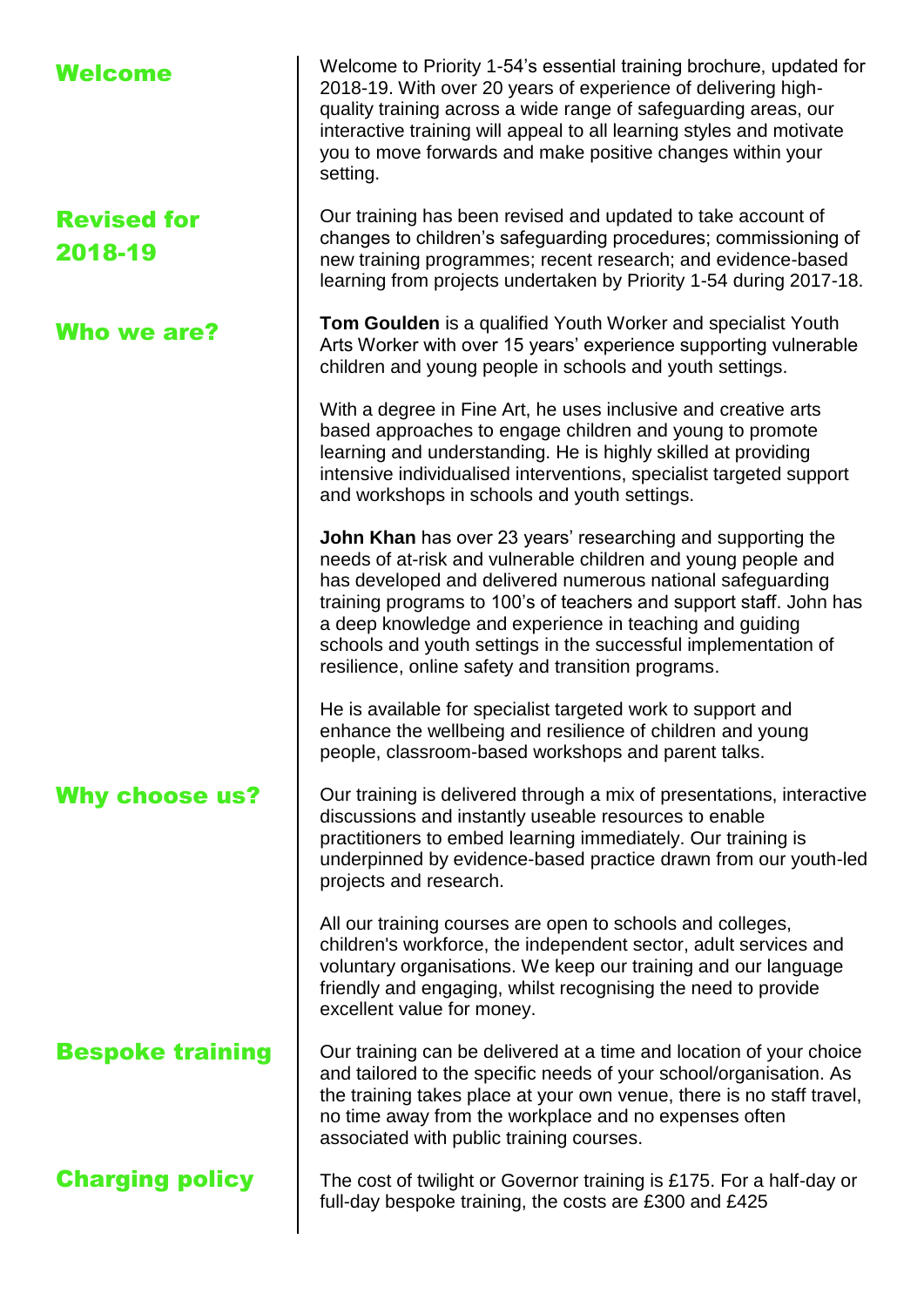How to book

Cancellation policy

Bespoke projects

Need more information

respectively. Discounts are available where three training events are booked by the same organisation.

All of our training events can be booked and paid for online. However, we will invoice and accept BACS payment. Our training partners may use other booking and payment arrangements but these will be made clear on all relevant training documents.

Please note if a cancellation notice is received less than 5 working days prior to the training date the cost is non-refundable. We will make every effort to transfer your booking to a later course date but where this is not possible Priority 1-54 reserves the right to retain 100% of the cost of the booking.

If your setting has a specific requirement or an idea for a new project, we will be happy to discuss your needs, draw up a proposal for your consideration, and deliver an informative and interactive session with staff on your chosen theme.

For more information about any of our training, projects or workshops outlined in this brochure please contact John Khan tel: 07846 137 597, Tom Goulden tel: 07511557634. Alternatively, email [john.khan@hotmail.co.uk](mailto:john.khan@hotmail.co.uk) or [info@priority154.com](mailto:info@priority154.com)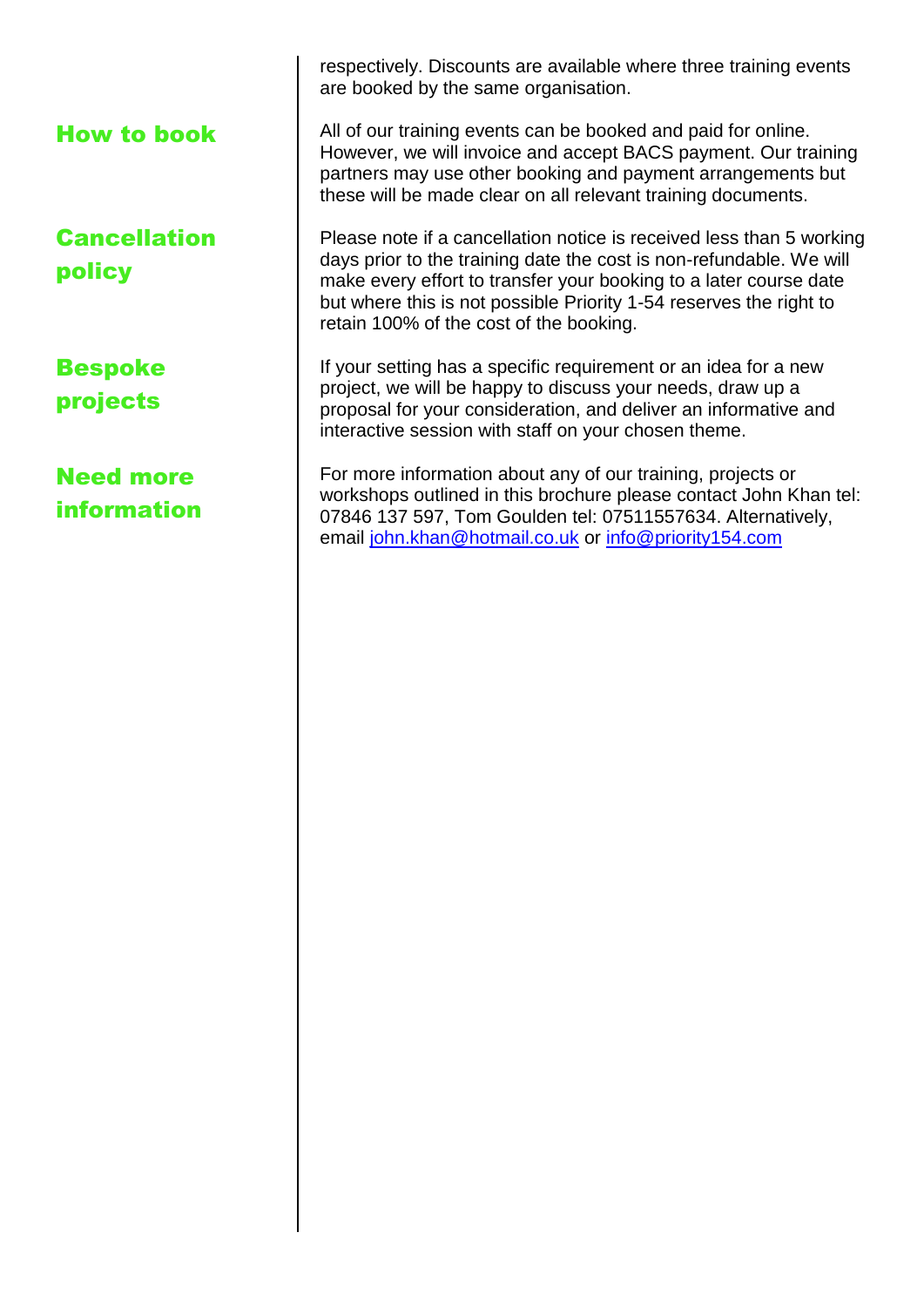| <b>Safeguarding</b><br><b>Approach to Bullying</b><br><b>Behaviour</b>      | This essential training provides an all-round grasp of the key<br>principals relating to bullying behaviour, offering a 'solution<br>focused' casework approach so as to respond quickly and<br>effectively to incidents of bullying.                                                                                                                                                       |
|-----------------------------------------------------------------------------|---------------------------------------------------------------------------------------------------------------------------------------------------------------------------------------------------------------------------------------------------------------------------------------------------------------------------------------------------------------------------------------------|
| By the end of this<br>course, delegates<br>will:                            | Understand the current research relating to bullying behaviour<br>Recognise bullying as a safeguarding concern which impacts<br>on well-being<br>Support those affected by bullying behaviour using a clear<br>'solution focused' approach<br>Build children's resilience so they can deal with bullying<br>$\bullet$<br>situations with minimal adult intervention                         |
| Who should attend?                                                          | Designated Safeguarding Leads, PHSE and Anti-Bullying Leads,<br>Heads of Year, Assistant/Deputy Heads, Head Teachers,<br>SENCOs, Inclusion Managers, Inclusion Support Staff, Teaching<br>Assistants, Learning Mentors, School Nurses, Behaviour and<br>Attendance Officers, Early Help Advisors, Parent Advisors, School<br>Nurses, Youth Practitioners and Primary Mental Health Workers. |
| <b>Course Duration:</b>                                                     | Full-day/half-day                                                                                                                                                                                                                                                                                                                                                                           |
| <b>Anti-Bullying Week:</b><br><b>Choose Respect Over</b><br><b>Bullying</b> | We provide schools, colleges and community organisations with a<br>deep dive opportunity to explore the theme 'Choose Respect'<br>over bullying. This popular training event provides delegates with<br>access to a wide range of resources including assembly outlines<br>and lesson plans to support this years' theme.                                                                   |
| By the end of this<br>course delegates will<br>be able to                   | Understand the definition of respect including self-respect and<br>respect for others<br>• Embed learning immediately by using a range of resources to<br>engage children and young people in activities for Anti-Bullying<br><b>Week 2018</b><br>Respond effectively when children and young people report<br>$\bullet$<br>being bullied                                                   |
| <b>Who should attend</b>                                                    | Designated Safeguarding Leads, PHSE and Anti-Bullying Leads,<br>Heads of Year, Assistant/Deputy Heads, Head Teachers,<br>SENCOs, Inclusion Managers, Inclusion Support Staff, Teaching<br>Assistants, Learning Mentors, School Nurses, Parent Advisors,<br>School Nurses, Youth Workers and Primary Mental Health<br>Workers.                                                               |
| <b>Course Duration</b>                                                      | Half-day/INSET/Twilight                                                                                                                                                                                                                                                                                                                                                                     |
|                                                                             |                                                                                                                                                                                                                                                                                                                                                                                             |
|                                                                             |                                                                                                                                                                                                                                                                                                                                                                                             |
|                                                                             |                                                                                                                                                                                                                                                                                                                                                                                             |
|                                                                             |                                                                                                                                                                                                                                                                                                                                                                                             |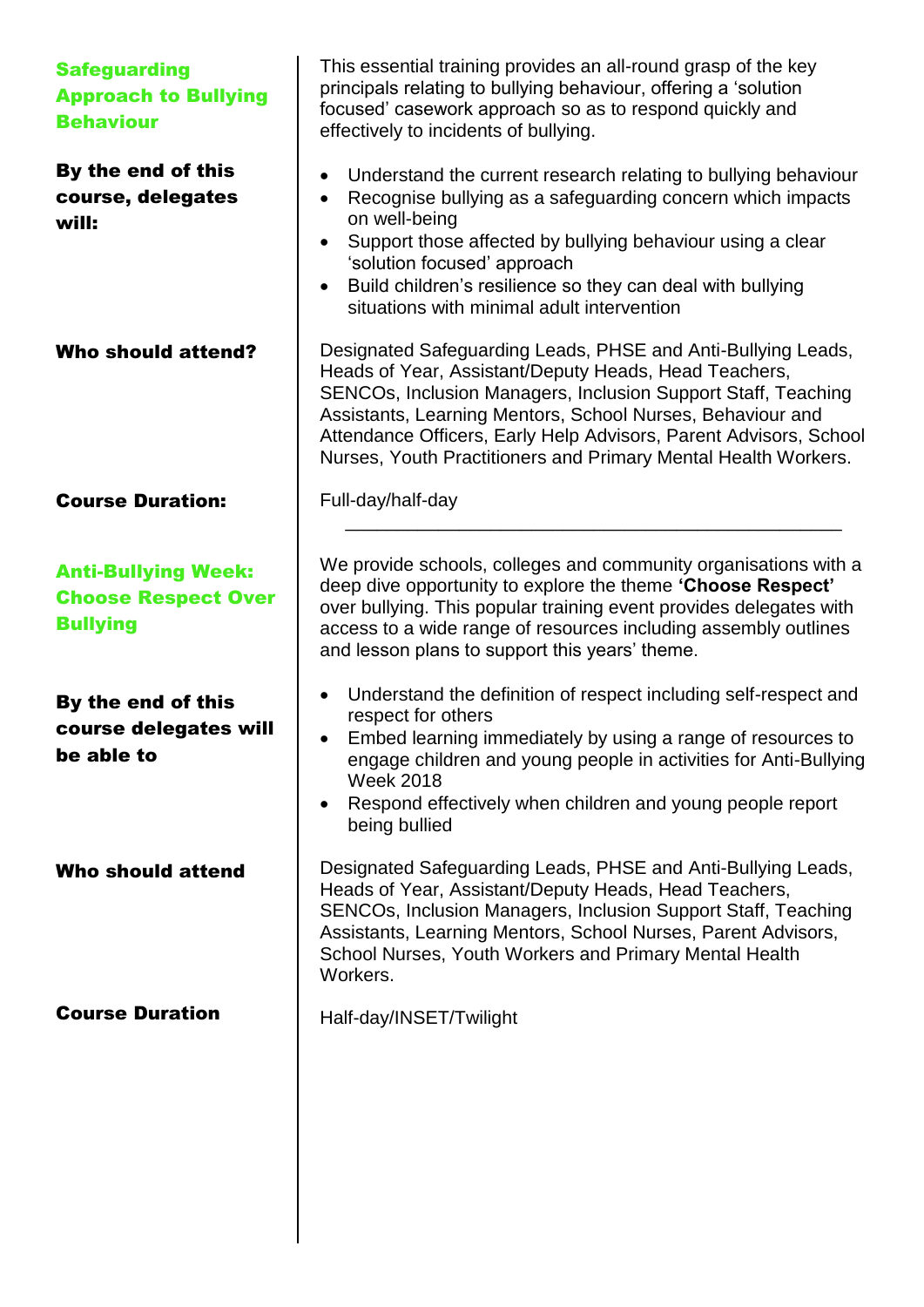| <b>Online Safety</b><br><b>Training</b>                    | We have developed a number of interactive online safety training<br>programs, covering topics such as digital resilience, sexting,<br>online friendships, cyberbullying and the impact of social media on<br>mental health, so as to provide professionals with a sound<br>understanding of what children and young people are doing<br>online, the risks they may take and the possible implications.                                                                                                                                                |
|------------------------------------------------------------|-------------------------------------------------------------------------------------------------------------------------------------------------------------------------------------------------------------------------------------------------------------------------------------------------------------------------------------------------------------------------------------------------------------------------------------------------------------------------------------------------------------------------------------------------------|
| <b>Safeguarding</b><br>children and young<br>people online | This recently commissioned online safety training will enable Level<br>3 and 4 practitioners to 'enhance' and inform their assessments<br>(and reassessments) of vulnerable families where children and<br>young people may be exposed to potential online risks.                                                                                                                                                                                                                                                                                     |
| By the end of this<br>course delegates will be<br>able to  | Understand what is meant by digital resilience and the<br>relationship between risk, protective factors and digital<br>resilience<br>Identify and address the potential online risks when working<br>with vulnerable children and their families<br>Build children and young people's 'digital resilience' to<br>navigate the online world safely                                                                                                                                                                                                     |
| <b>Course Duration</b>                                     | Half-day                                                                                                                                                                                                                                                                                                                                                                                                                                                                                                                                              |
| <b>Parenting in a digital</b><br>world                     | Parents/carers have a crucial part to play in keeping their children<br>safe online. However, the online activities of parents/carers or<br>their lack of knowledge or understanding of the online world may<br>place a child at risk of harm.<br>This course complements the training outlined above and is<br>designed for practitioners to make critical judgments about the use<br>of digital technologies when working with vulnerable families and<br>how to work collaboratively with parents/carers to build digitally<br>resilient families. |
| By the end of this<br>course delegates will be<br>able to: | Understand what is meant by digital resilience and the<br>relationship between risk, protective factors and digital<br>resilience<br>Apply a range strategies to support vulnerable families<br>$\bullet$<br>Empower parents/carers with knowledge and skills to make<br>more informed decisions to protect their children online                                                                                                                                                                                                                     |
| <b>Course Duration</b>                                     | Half-day                                                                                                                                                                                                                                                                                                                                                                                                                                                                                                                                              |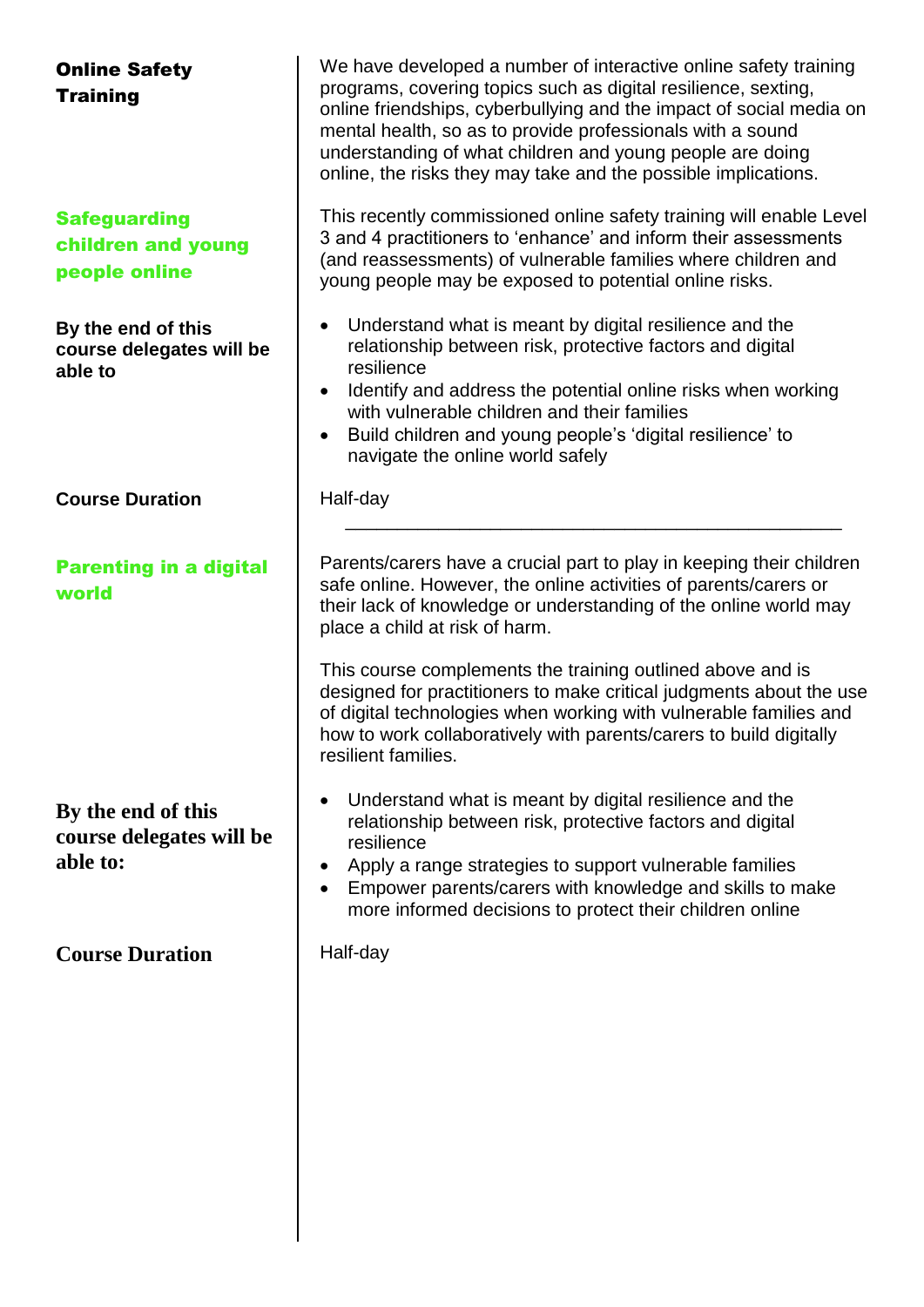| <b>Digital Safeguarding</b><br><b>for School Governors</b>                          | The Department for Education have highlighted key features of<br>effective practice in relation to online safety in schools and the<br>vital role which School Governors play in assisting and<br>implementing online safety across their schools.                                                                                                                                                                                                                                                                                                                                                                                                                                                                    |
|-------------------------------------------------------------------------------------|-----------------------------------------------------------------------------------------------------------------------------------------------------------------------------------------------------------------------------------------------------------------------------------------------------------------------------------------------------------------------------------------------------------------------------------------------------------------------------------------------------------------------------------------------------------------------------------------------------------------------------------------------------------------------------------------------------------------------|
| By the end of this<br>course delegates will be<br>able to                           | Be fully informed about current policy and procedures relating<br>$\bullet$<br>to online safety and the duties and responsibilities for<br>education and safeguarding professionals<br>Have an increased understanding of the online risks posed to<br>$\bullet$<br>children and young people<br>Understand what is meant by 'digital resilience'<br>$\bullet$<br>Feel equipped to deal with online bullying experienced by<br>$\bullet$<br>members of staff<br>Consider the important role that parents/carers play in<br>safeguarding their children online                                                                                                                                                         |
| Who should attend                                                                   | School Governors and members of Senior Management Teams.                                                                                                                                                                                                                                                                                                                                                                                                                                                                                                                                                                                                                                                              |
| <b>Course Duration</b>                                                              | Half-day/INSET/Twilight                                                                                                                                                                                                                                                                                                                                                                                                                                                                                                                                                                                                                                                                                               |
| <b>Safer Internet Day</b><br>2019<br>By the end of this<br>course delegates will be | Safer Internet Day (Feb 6th 2019) has become a landmark event<br>in the online safety calendar. The training provides delegates with<br>an opportunity to focus on the theme for Safer Internet Day 2019.<br>A key feature of the training is to look at how schools and youth<br>settings can best equip children and young people with the digital<br>literacy skills they require for today's world, and how to support<br>them if they encounter problems online by giving them the skills,<br>resilience and confidence they need to navigate the internet<br>safely.<br>Understand the vital role schools and youth settings play in<br>safeguarding children and young people from a range of online<br>issues |
| able to:                                                                            | Empower children and young people to make the best possible<br>use of their online world<br>Embed learning immediately by using a range of resources to<br>engage children and young people<br>Understand the important role parents/carers play in keeping<br>children safe online                                                                                                                                                                                                                                                                                                                                                                                                                                   |
| <b>Course Duration:</b>                                                             | Half-day/INSET/Twilight                                                                                                                                                                                                                                                                                                                                                                                                                                                                                                                                                                                                                                                                                               |
| Who should attend                                                                   | Computing Coordinators, PHSE Leads, Youth Workers, Senior<br>Management Teams, Heads of Year, Behaviour & Inclusion<br>Teams, the Police, Anti-Bullying Leads, Learning Mentors,<br>Teaching Assistants, and CAMHS Primary Mental Workers.                                                                                                                                                                                                                                                                                                                                                                                                                                                                            |
|                                                                                     |                                                                                                                                                                                                                                                                                                                                                                                                                                                                                                                                                                                                                                                                                                                       |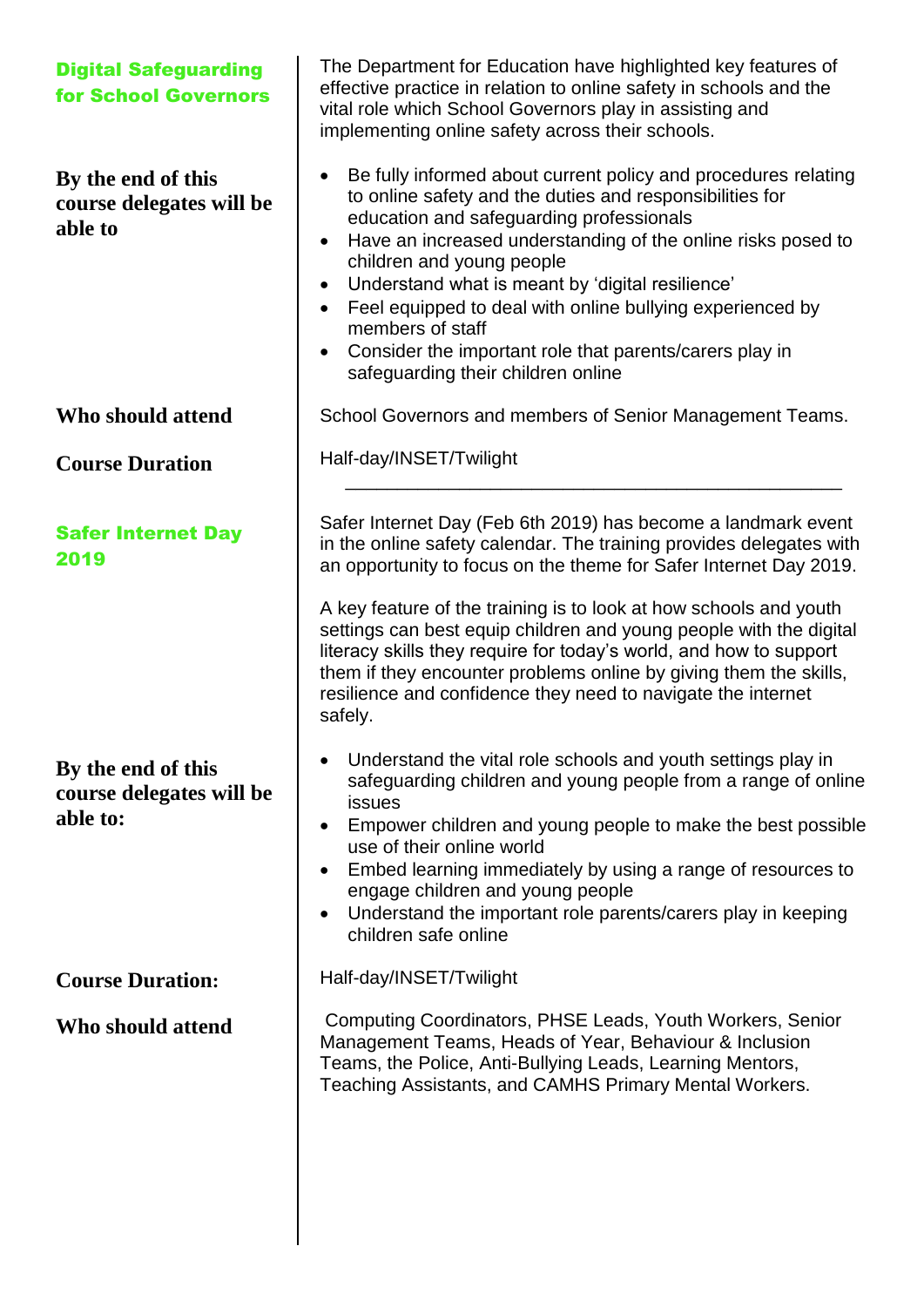| <b>Managing Your</b><br><b>Online Reputation</b>                              | With the prevalence of social media, it's getting harder and harder<br>to separate our personal and professional lives, with the<br>distinction between the offline and the online world becoming ever<br>more blurred.                                                                                                                                                                                                               |
|-------------------------------------------------------------------------------|---------------------------------------------------------------------------------------------------------------------------------------------------------------------------------------------------------------------------------------------------------------------------------------------------------------------------------------------------------------------------------------------------------------------------------------|
|                                                                               | For teachers and youth practitioners their online reputation isn't<br>just about what they post online, it's about how they post it, where<br>they post it, and when they say it.                                                                                                                                                                                                                                                     |
| By the end of this<br>course delegates will be<br>able to:                    | Understand how to use social media without the risk of<br>$\bullet$<br>bringing their school/organisation/ profession into disrepute<br>Recognise online behaviour that could warrant disciplinary and<br>how to avoid the potential pitfalls<br>Mitigate the risks associated with personal use of social media<br>and practical steps to manage their online reputation                                                             |
| <b>Course Duration:</b>                                                       | Half-day/INSET/Twilight                                                                                                                                                                                                                                                                                                                                                                                                               |
| Who should attend                                                             | The whole school community including School Governors or<br>anyone working directly with children and young people.                                                                                                                                                                                                                                                                                                                   |
| <b>Glad 2Be Me:</b><br><b>Promoting Girls'</b><br><b>Positive Friendships</b> | This hugely popular training draws directly from our work with girls<br>and young women and provides an insight into the dynamics of<br>girls' friendship groups with the opportunity to explore a range of<br>practical strategies aimed at: developing emotional resilience and<br>empathy, forging good friendships, managing feelings such as<br>jealousy, and positively dealing with offline and online friendship<br>problems. |
| By the end of this<br>course delegates will be<br>able to:                    | Understand the dynamics of friendship groups and cliques and<br>the nature of 'relational aggression' among girls<br>Recognise the impact of social media on friendships,<br>cyberbullying and wellbeing<br>Empower girls to navigate friendship problems and 'relational<br>aggression' positively                                                                                                                                   |
| <b>Course Duration</b>                                                        | Full-day/Half-day/INSET                                                                                                                                                                                                                                                                                                                                                                                                               |
| Who should attend                                                             | Anti-Bullying Leads, Heads of Year, Assistant/Deputy Heads,<br>Head Teachers, SENCOs, Inclusion Managers, Inclusion Support<br>Staff, Teaching Assistants, Learning Mentors, School Nurses,<br>Parent Advisors, School Nurses, Youth Workers and Primary<br><b>Mental Health Workers.</b>                                                                                                                                             |
|                                                                               |                                                                                                                                                                                                                                                                                                                                                                                                                                       |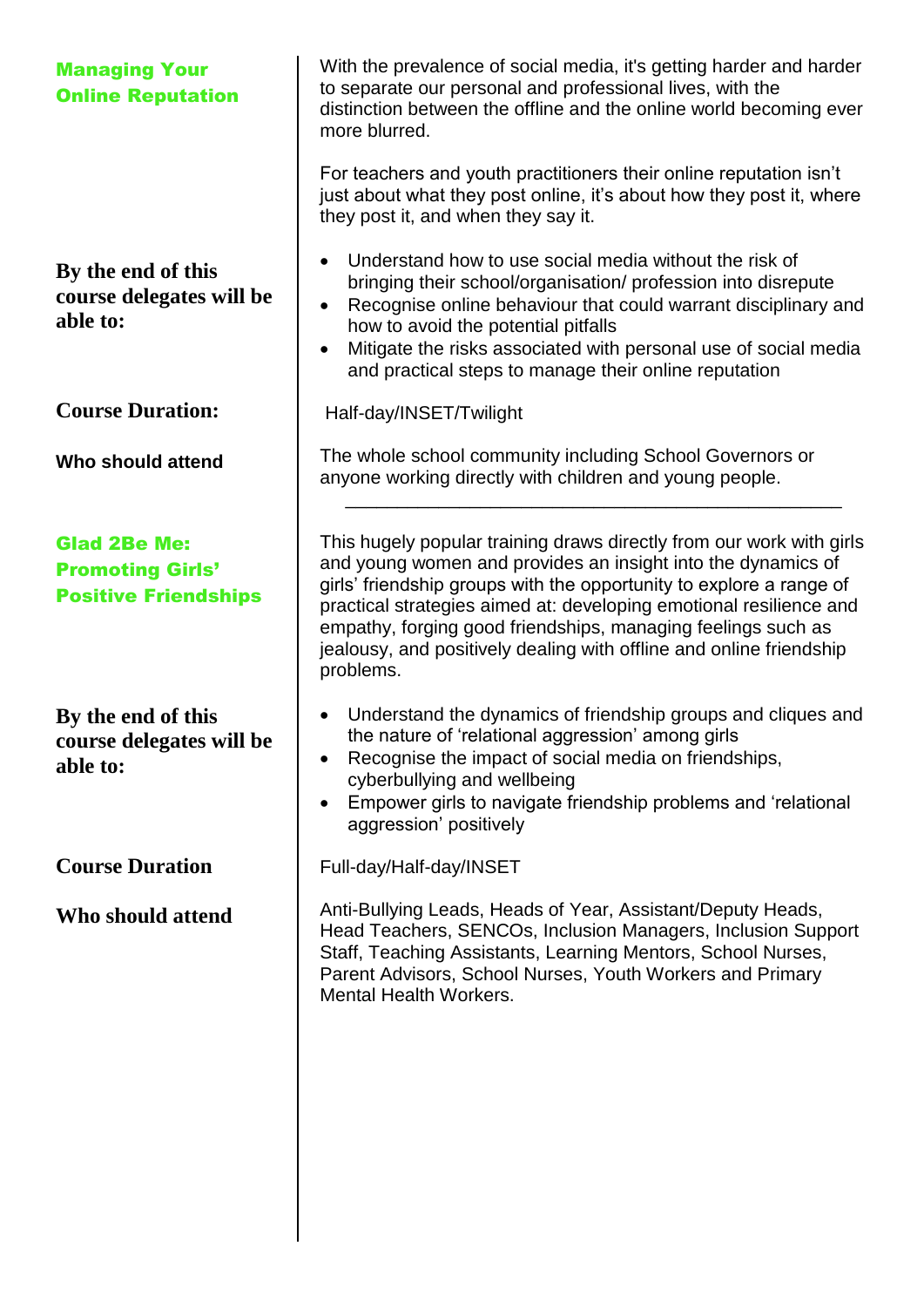| This training draws directly from our recently funded project<br>exploring how traditional forms of masculinity (and toxic<br>masculinity) can negatively impact on young men's sense of<br>identity, social relationships and mental health and examines<br>resources and activities to help young men make a safe passage<br>into manhood.                                                                                                                                                                                          |
|---------------------------------------------------------------------------------------------------------------------------------------------------------------------------------------------------------------------------------------------------------------------------------------------------------------------------------------------------------------------------------------------------------------------------------------------------------------------------------------------------------------------------------------|
| Use a range of strategies to empower boys and young men to<br>navigate gender stereotypes and toxic masculinity<br>Understand how bravado, banter and masculine stereotypes<br>$\bullet$<br>can be a source of bullying behaviour<br>Identify priorities for reducing peer-based sexual violence and<br>harassment<br>Recognise best practice principles with prevention at its core                                                                                                                                                  |
| Half-day/INSET                                                                                                                                                                                                                                                                                                                                                                                                                                                                                                                        |
| Anti-Bullying Leads, Heads of Year, Assistant/Deputy Heads,<br>Head Teachers, SENCOs, Inclusion Managers, Teaching<br>Assistants, Learning Mentors, Behaviour and Attendance Officers,<br>Parent, Advisors, School Nurses, Youth Practitioners, Primary<br>Mental Health Workers and Family Key Workers.                                                                                                                                                                                                                              |
| The overall aim of this training is to provide delegates with the<br>confidence and skills to deliver our Home Office funded resource<br>Think: Protect: Connect aimed at safeguarding children and<br>young people from online radicalisation and extremism.                                                                                                                                                                                                                                                                         |
| Understand the vital role that schools and youth settings play<br>in safeguarding children and young people from radicalisation<br>and extremism<br>Have increased confidence, skills and knowledge in debating<br>sensitive and controversial issues<br>Have a detailed understanding of the Think: Protect:<br><b>Connect resource</b><br>Have examined positive ways to challenge extremist narratives<br>and promote the exchange of ideas amongst children and<br>young people through the promotion of critical thinking skills |
| Full-day/Half-day                                                                                                                                                                                                                                                                                                                                                                                                                                                                                                                     |
| Designated Safeguarding Leads, Prevent Leads in Primary and<br>Secondary Schools and Further Education Colleges, PHSE<br>Leads, Youth Workers, Senior Management Teams, Heads of<br>Year, Pastoral Managers; Inclusion Support Staff, the Police,<br>Learning Mentors, Teaching Assistants and CAMHS Primary<br>Mental Workers.                                                                                                                                                                                                       |
|                                                                                                                                                                                                                                                                                                                                                                                                                                                                                                                                       |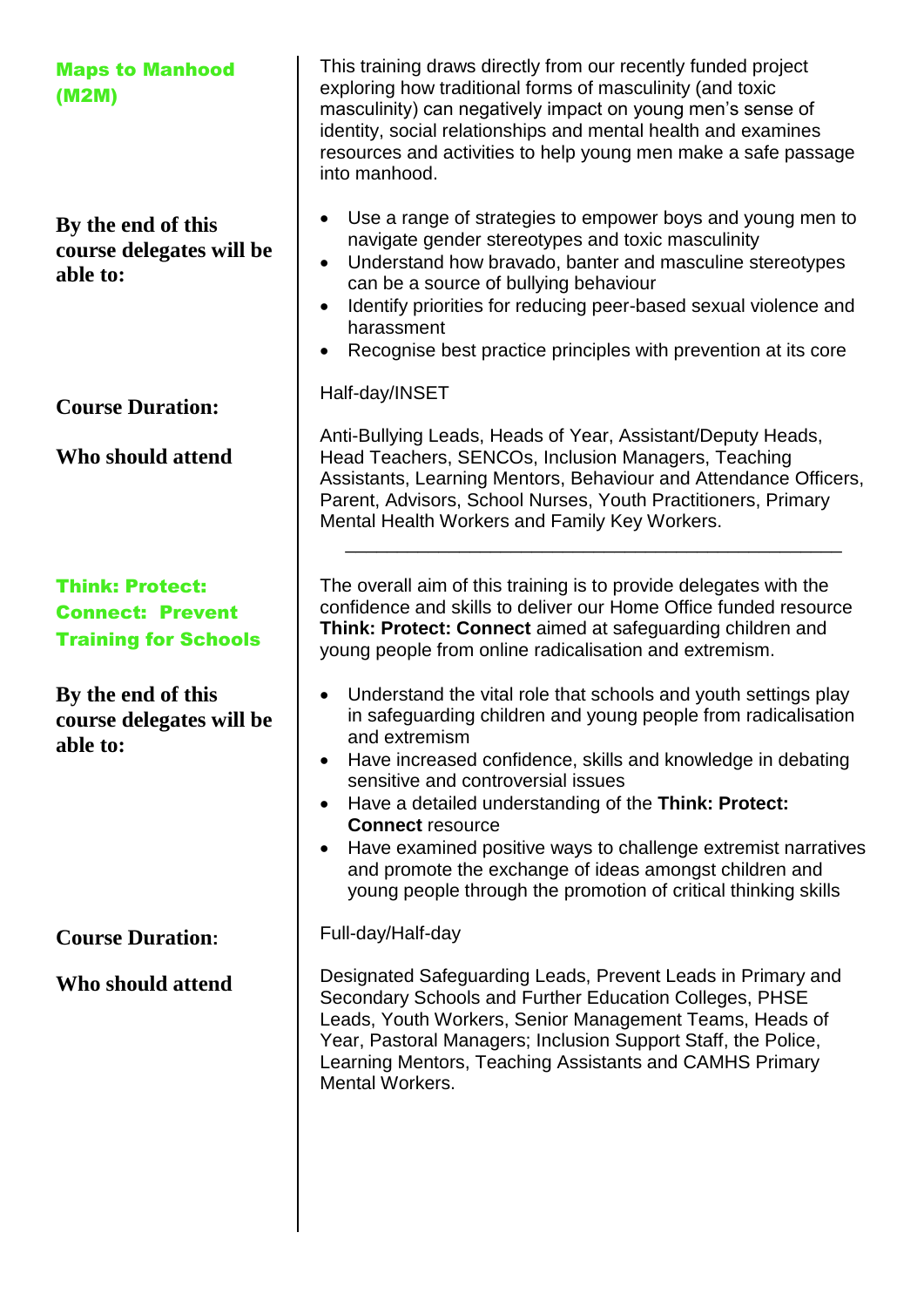| <b>Youth Participation</b><br>and Learner<br><b>Engagement</b> | This interactive training offers the opportunity to develop<br>knowledge, skills and confidence in using creative methods to<br>enable the effective and active participation of children and young<br>people in decision-making processes, both in schools and youth<br>settings.                                                                                                                                                                    |
|----------------------------------------------------------------|-------------------------------------------------------------------------------------------------------------------------------------------------------------------------------------------------------------------------------------------------------------------------------------------------------------------------------------------------------------------------------------------------------------------------------------------------------|
| By the end of this<br>course delegates will be<br>able to:     | Understand the importance for using creative approaches to<br>engage children and young people<br>Embed learning immediately by using a range of resources to<br>creatively engage children and young people<br>Develop personal action plans to engage children and young<br>$\bullet$<br>people in their own settings<br>Apply creative approaches to participative decision-making<br>processes                                                    |
| <b>Course Duration:</b>                                        | Full-day/Half-day                                                                                                                                                                                                                                                                                                                                                                                                                                     |
| Who should attend                                              | Anyone currently involved in participation work with children and<br>young people and those interested in finding out more about how<br>to use creative methods for participation e.g. those with<br>responsibility for supporting school councils.                                                                                                                                                                                                   |
| <b>Smooth Transition to</b><br><b>Secondary School</b>         | The transition from primary to secondary school involves many<br>changes that can be both exciting and worrying to children and<br>their families. Alongside the excitement of making new friends,<br>being treated in a more adult way and learning new things, comes<br>uncertainty about exactly what the new school will be like, worries<br>about strict teachers and homework, not being able to make<br>friends and being around older pupils. |
| By the end of this<br>course delegates will be<br>able to:     | Understand the risks and resilient factors that impact on a<br>child's ability to cope with transition<br>Identify vulnerable children and know how to support those<br>$\bullet$<br>most at risk<br>Embed learning immediately using a range of resources that<br>$\bullet$<br>promote resilience, improve self-esteem, confidence and the<br>development of key friendship skills.                                                                  |
| <b>Course Duration:</b>                                        | Half-day/INSET/Twilight                                                                                                                                                                                                                                                                                                                                                                                                                               |
| Who should attend                                              | Transition Leads, Heads of Year, Head Teachers,<br>Assistant/Deputy Heads, Year 6 and Year 7 teachers, PHSE<br>leads, SENCOs, Inclusion Managers, Inclusion Support Staff,<br>Teaching Assistants, Learning Mentors and Youth Workers.                                                                                                                                                                                                                |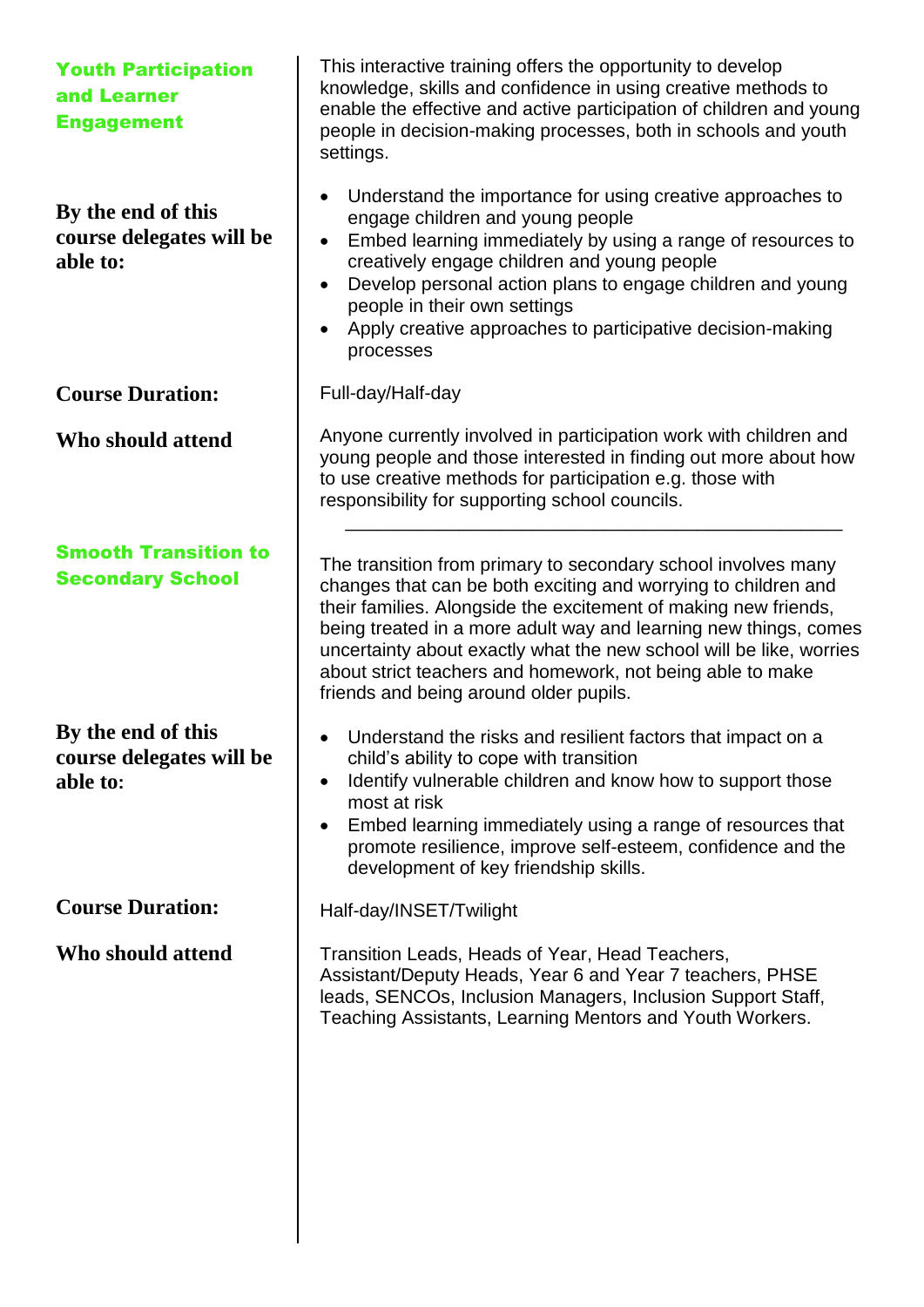| <b>Creating Positive</b><br><b>Lunchtimes: MDSA</b><br><b>Training</b>          | Unlike other members of staff in schools, MDSAs receive little<br>training prior to carrying out this important role. This training<br>recognises the hugely important role that Midday Supervisor<br>Assistants (MDSAs) play in schools:<br>They act as school counsellors, listening to children's worries<br>and problems<br>Reinforce PSHE messages around friendships and bullying<br>behaviour; promote healthy eating<br>Facilitate positive play during lunchtime.<br>$\bullet$ |
|---------------------------------------------------------------------------------|-----------------------------------------------------------------------------------------------------------------------------------------------------------------------------------------------------------------------------------------------------------------------------------------------------------------------------------------------------------------------------------------------------------------------------------------------------------------------------------------|
| By the end of this<br>course delegates will be<br>able to:                      | Understand the importance of implementing a lunchtime/<br>playground charter and how this can be consistently applied by<br><b>MDSAs</b><br>Identify the benefits of zoning playgrounds as a creative and<br>$\bullet$<br>low cost way of promoting positive play activities<br>Use a range of basic mediation techniques to address<br>$\bullet$<br>friendship problems and bullying behaviour                                                                                         |
| <b>Course Duration:</b>                                                         | Half-day/INSET/Twilight                                                                                                                                                                                                                                                                                                                                                                                                                                                                 |
| Who should attend                                                               | Senior Leaders responsible for MDSAs and MDSAs, but also<br>relevant for Anti-Bullying Leads, Inclusion Managers, Inclusion<br>Support Staff, Teaching Assistants and Learning Mentors.                                                                                                                                                                                                                                                                                                 |
| <b>Restorative Peer</b><br><b>Mediation (RPM)</b><br><b>Training for Pupils</b> | Children and young people play a vital role in supporting each<br>other both in and outside of school. The Restorative Peer<br>Mediation training will enable young people to mediate<br>disagreement between peers and provides them with active<br>listening, cooperation and problem-solving skills.                                                                                                                                                                                 |
| By the end of this<br>course delegates will be<br>able to:                      | By the end of this course young people will be able to:<br>Understand the types of conflicts that take place between<br>young people<br>Use a range of effective communication skills including active<br>$\bullet$<br>listening and paraphrasing<br>Apply restorative mediation techniques to deal with<br>disagreements between peers<br>Understand the importance and the principles of confidentiality<br>$\bullet$<br>and disclosure                                               |
| <b>Course Duration:</b>                                                         | Full-day                                                                                                                                                                                                                                                                                                                                                                                                                                                                                |
| Who should attend                                                               | Aimed at secondary school pupils but can be delivered to<br>Playground Buddies and Leaders in Primary in upper Key Stage<br>Two.                                                                                                                                                                                                                                                                                                                                                        |
|                                                                                 |                                                                                                                                                                                                                                                                                                                                                                                                                                                                                         |

 $\overline{\phantom{a}}$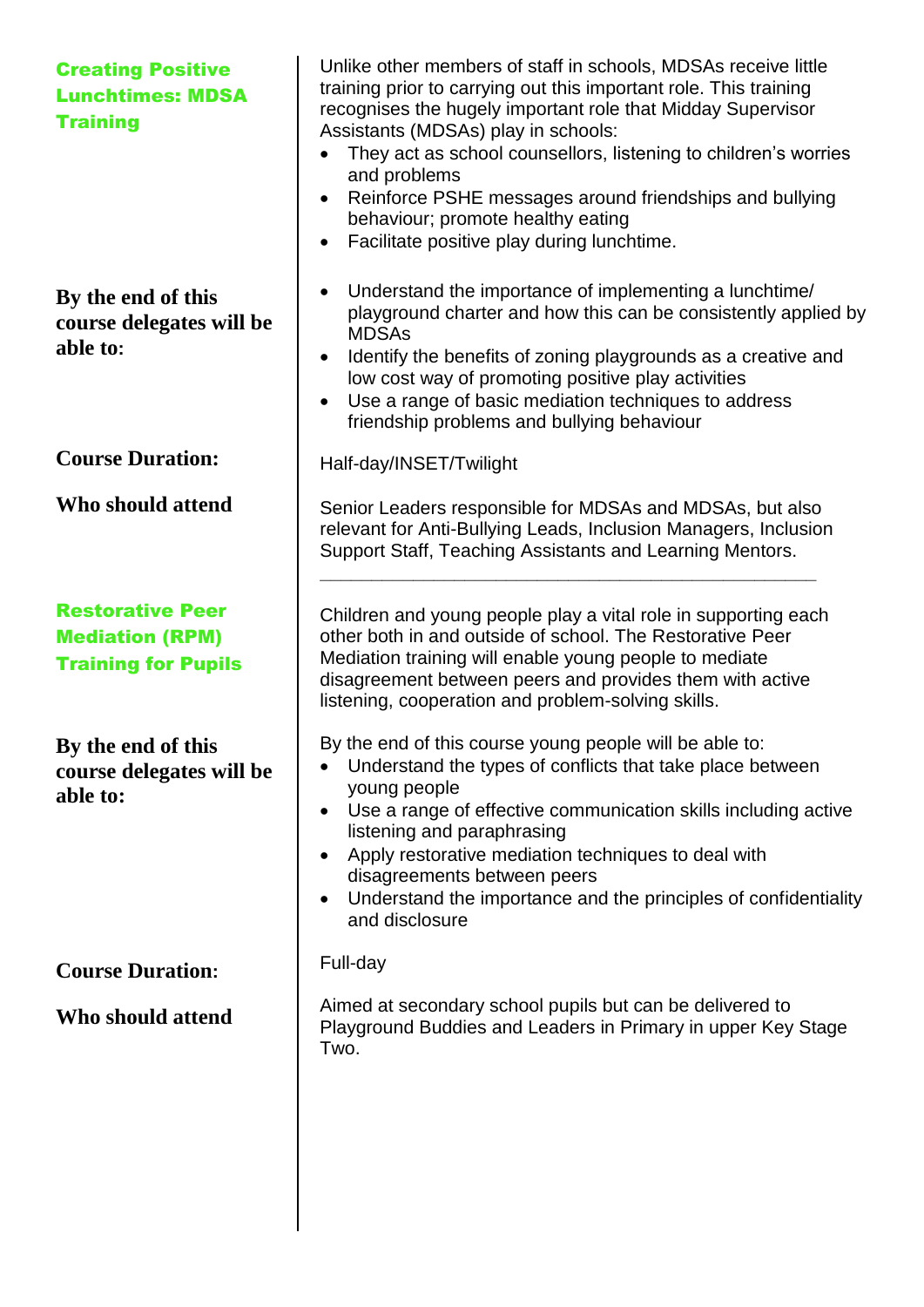| <b>The Art of Change</b> | Our Art of Change program uses innovative and creative arts-<br>based approaches to give a platform to learner voice on matters<br>that directly affect them.                                                                                                                                                                                                                                                                           |
|--------------------------|-----------------------------------------------------------------------------------------------------------------------------------------------------------------------------------------------------------------------------------------------------------------------------------------------------------------------------------------------------------------------------------------------------------------------------------------|
|                          | We work with groups of young people in schools and youth<br>settings on particular issues i.e. anti-bullying, LGBTQ issues and<br>mental health to produce a youth-led 'Manifesto for Change' or<br>Charter as a bespoke working document identifying<br>recommendations for change.                                                                                                                                                    |
|                          | A key aspect of our work is to support young people's leadership,<br>debating, critical thinking and problem-solving skills to enable<br>them to become change agents, youth leaders and active citizens.                                                                                                                                                                                                                               |
| <b>Arts Award Offer</b>  | We offer alternative creative arts accreditations for children and<br>young people in a variety of settings. The Arts Award is a national<br>accreditation programme that allows children and young people<br>bespoke accreditation for creative interests they may already<br>have.                                                                                                                                                    |
|                          | This can include:<br>One-to-one support for vulnerable children and young people<br>who may not be accessing full-time education or work outside<br>of the usual class setting<br>Troubleshooting and support to your organisation to ensure<br>you achieve the Arts Award and are ready for moderation<br>Support to plan and organise trips to creative events<br>$\bullet$<br>Run and deliver the Arts Award over the holiday period |
|                          | Please follow the links below to view a wide range of artwork and<br>murals:                                                                                                                                                                                                                                                                                                                                                            |
|                          | https://1drv.ms/f/s!AvUpw5WUIW4kgfA0rGLdL_2MMolQhA                                                                                                                                                                                                                                                                                                                                                                                      |
|                          |                                                                                                                                                                                                                                                                                                                                                                                                                                         |
|                          |                                                                                                                                                                                                                                                                                                                                                                                                                                         |
|                          |                                                                                                                                                                                                                                                                                                                                                                                                                                         |
|                          |                                                                                                                                                                                                                                                                                                                                                                                                                                         |
|                          |                                                                                                                                                                                                                                                                                                                                                                                                                                         |
|                          |                                                                                                                                                                                                                                                                                                                                                                                                                                         |
|                          |                                                                                                                                                                                                                                                                                                                                                                                                                                         |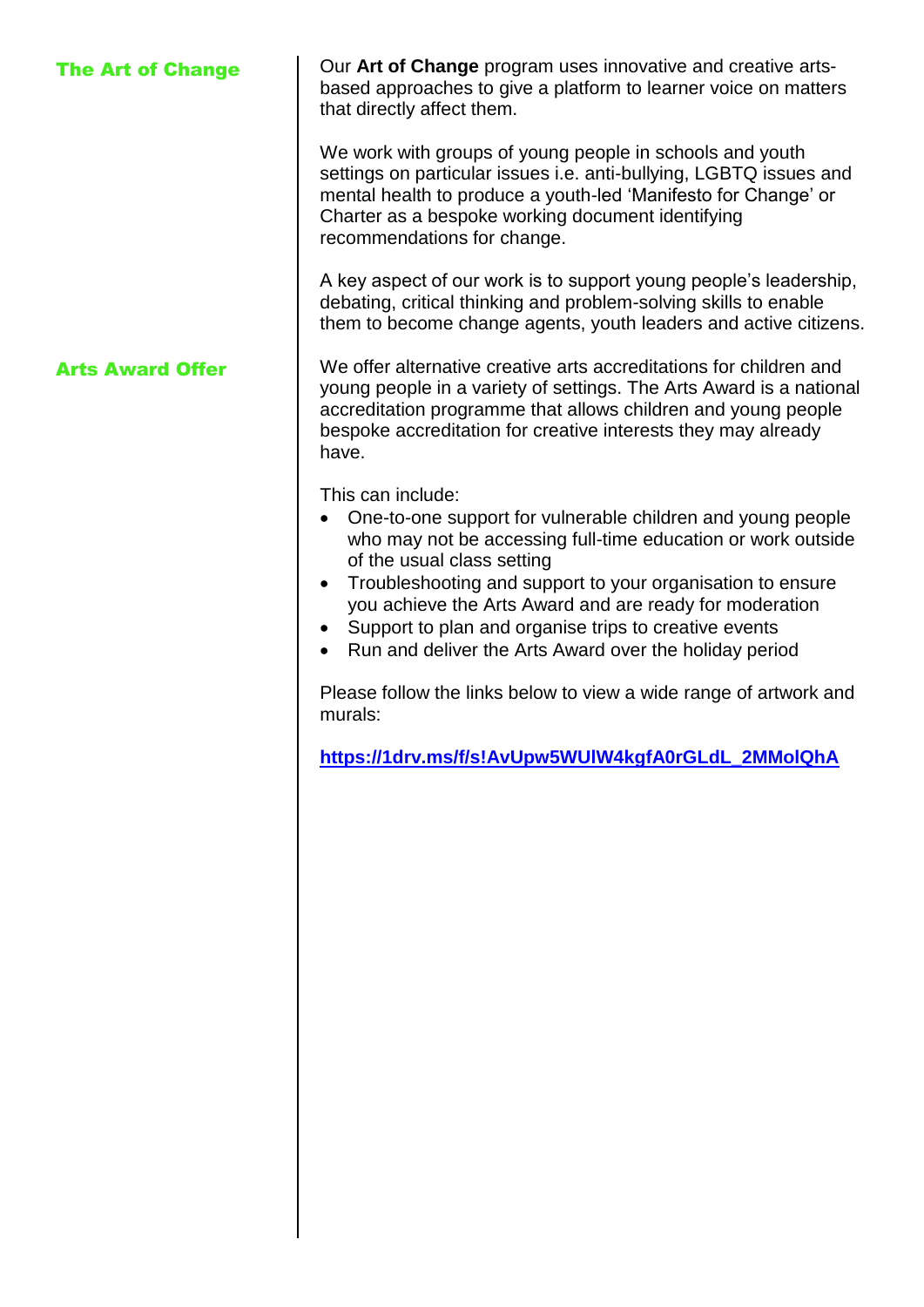| <b>Support for Children</b><br>and Young People | We offer a tiered approach, that is solution-focused, delivering 1-1<br>and group based resilience building interventions to support<br>children and young people, across primary and secondary<br>schools, colleges and work collaboratively with partners to deliver<br>interventions in the community.                                                                                                                                                                                                                                                                                                                                                                                                                                                                                                                                                                                                                                                                                                                                                                                                                                                                                                                                                                                                                                                                                                                                                                                                                                                                  |
|-------------------------------------------------|----------------------------------------------------------------------------------------------------------------------------------------------------------------------------------------------------------------------------------------------------------------------------------------------------------------------------------------------------------------------------------------------------------------------------------------------------------------------------------------------------------------------------------------------------------------------------------------------------------------------------------------------------------------------------------------------------------------------------------------------------------------------------------------------------------------------------------------------------------------------------------------------------------------------------------------------------------------------------------------------------------------------------------------------------------------------------------------------------------------------------------------------------------------------------------------------------------------------------------------------------------------------------------------------------------------------------------------------------------------------------------------------------------------------------------------------------------------------------------------------------------------------------------------------------------------------------|
| <b>Tier One</b>                                 | Intensive individualised interventions: We use high quality,<br>creative arts based learning approaches with child-centred<br>planning to develop customised interventions. Progress is<br>monitored and results are used to make decisions about further<br>instruction and interventions.                                                                                                                                                                                                                                                                                                                                                                                                                                                                                                                                                                                                                                                                                                                                                                                                                                                                                                                                                                                                                                                                                                                                                                                                                                                                                |
| <b>Tier Two</b>                                 | Specialist targeted support: We have developed a number of<br>targeted group based resilience programs for children and young<br>people, which are available to schools, colleges and youth<br>settings.                                                                                                                                                                                                                                                                                                                                                                                                                                                                                                                                                                                                                                                                                                                                                                                                                                                                                                                                                                                                                                                                                                                                                                                                                                                                                                                                                                   |
|                                                 | These include:                                                                                                                                                                                                                                                                                                                                                                                                                                                                                                                                                                                                                                                                                                                                                                                                                                                                                                                                                                                                                                                                                                                                                                                                                                                                                                                                                                                                                                                                                                                                                             |
|                                                 | <b>Maps to Manhood:</b> Six week program for young men<br>exploring: gender stereotypes; bravado, banter and bullying<br>behaviour; and the stigma preventing boys from talking about<br>their emotional wellbeing and seeking support.<br><b>Glad 2B Me:</b> Six week program for girls and young women<br>$\bullet$<br>providing a safe space to explore the dynamics of friendships,<br>develop emotional resilience, how to forge good friendships,<br>offline and online friendship problems, social media and body<br>image and conflict resolution skills.<br>Project Transition: Five week program offering a great<br>$\bullet$<br>platform for children to address and allay any fears they have<br>about making the transition to secondary school; from<br>managing the changes that secondary school brings, to<br>making new friends, getting lost, homework and 'scary<br>teachers'.<br>Positive Mental Attitude: Five week social skills program for<br>vulnerable children and young, exploring how they feel about<br>themselves, ways of creating a positive sense of identity,<br>improving self-image and key feelings such as anxiety and<br>jealousy.<br>Bullying behaviour: Four week assertiveness program to<br>$\bullet$<br>build self-esteem, self-confidence and resilience so children<br>and young people can deal with bullying situations with<br>minimal adult intervention.<br>• Think: Protect: Connect. Five week program to support<br>vulnerable children and young people deemed to be at risk of<br>radicalisation and extremism. |
| <b>Tier 3</b>                                   | Bespoke workshops for children: All of our workshops are<br>designed to be fun, inspiring and educational and give a strong<br>foundation on a wide variety of subjects. Our most popular<br>workshops include:<br>Building digital resilience and online safety<br>Promoting positive friendship skills<br>Managing social media and online friendships, including online<br>$\bullet$<br>peer pressure                                                                                                                                                                                                                                                                                                                                                                                                                                                                                                                                                                                                                                                                                                                                                                                                                                                                                                                                                                                                                                                                                                                                                                   |